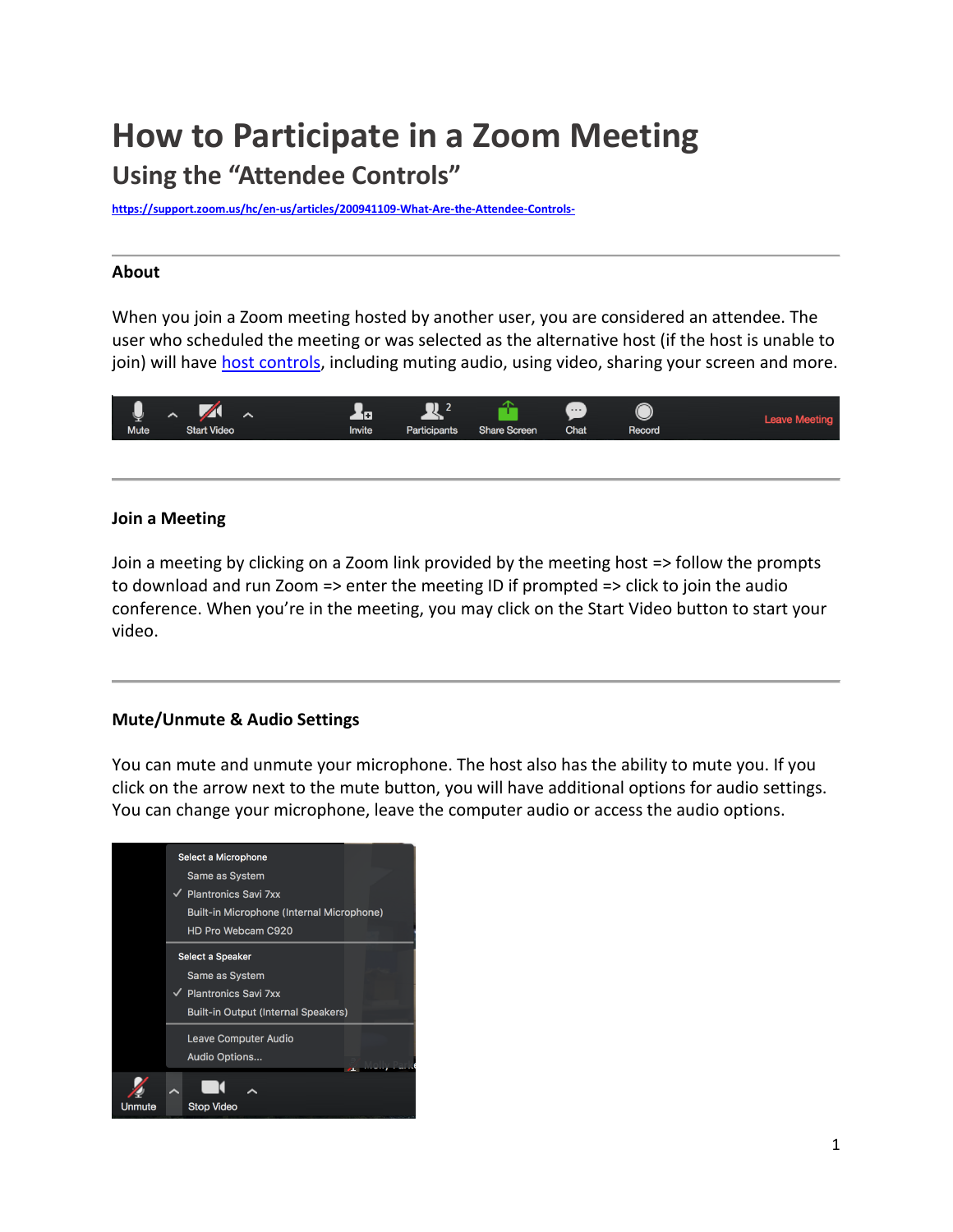# **Start/Stop Video & Video Settings**

You can turn your camera on or off with the Start/Stop Video button. By clicking on the arrow next to the start/stop video button, you can change webcams, access your Zoom video settings, or select a virtual background (if enabled).

|                   | <b>Select a Camera</b><br>$\sqrt{\phantom{a}}$ FaceTime HD Camera |
|-------------------|-------------------------------------------------------------------|
|                   | Video Settings<br>Choose a virtual background                     |
| <b>Stop Video</b> |                                                                   |



If you click on Participants, you can see who is currently in the meeting. The participants list also gives you the option to raise your hand or rename yourself.

- **Raise Hand** notifies host and shows a prompt to simulate hand raise
- **Rename** hover over your name to change it as it is seen in the participants list and video window



If the host allows, you can share your screen in the meeting. The host will have the ability to stop your screen share.